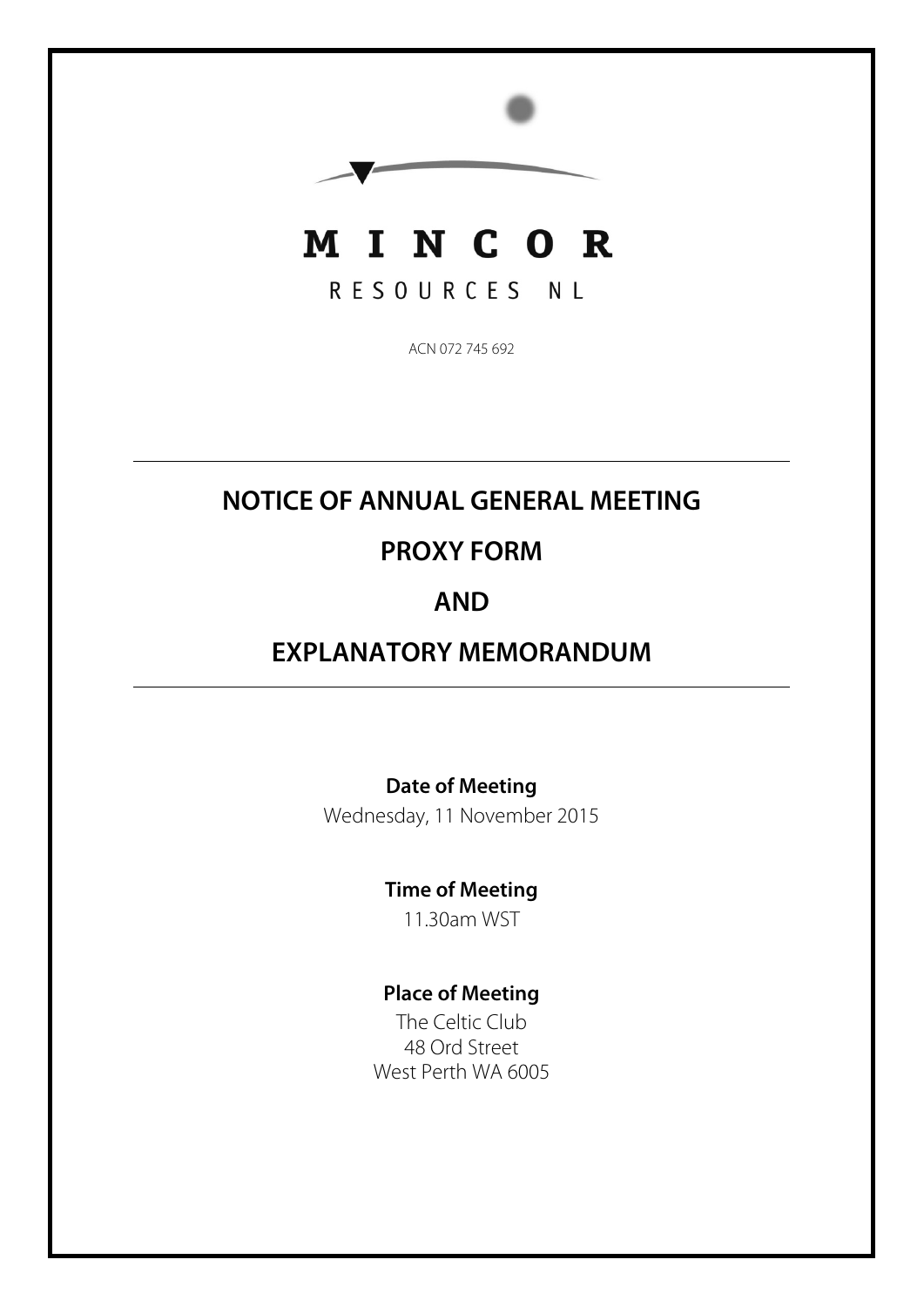### **MINCOR RESOURCES NL NOTICE OF NINETEENTH ANNUAL GENERAL MEETING**

NOTICE IS HEREBY GIVEN that the Nineteenth Annual General Meeting of the shareholders of Mincor Resources NL ACN 072 745 692 ("Company") will be held at the Celtic Club, 48 Ord Street, West Perth, Western Australia on Wednesday, 11 November 2015 at 11.30am WST for the purpose of transacting the following business referred to in this Notice of Annual General Meeting.

Details of the definitions and abbreviations used in this Notice are set out in the Glossary to the Explanatory Memorandum.

# **A G E N D A**

#### **Business**

An Explanatory Memorandum containing information in relation to each of the following resolutions accompanies this Notice of Annual General Meeting. Capitalised terms used in this Notice of AGM are defined in the Glossary to the Explanatory Memorandum.

#### **Annual Accounts**

To receive and consider the financial statements of the Company for the year ended 30 June 2015, consisting of the Consolidated Income Statement, Consolidated Statement of Comprehensive Income, Consolidated Statement of Financial Position, Consolidated Statement of Changes in Equity, Consolidated Statement of Cash Flows, the Directors' Report, the Directors' Declaration and the Independent Auditor's Report.

#### **RESOLUTION 1 – Non-binding Resolution to adopt Remuneration Report**

To consider and, if thought fit, pass the following resolution as an ordinary non-binding resolution:

#### That, pursuant to and in accordance with section 250R(2) of the Corporations Act, the Remuneration Report for the year ended 30 June 2015 as contained within the Directors' Report be adopted.

Note: The vote on this resolution is advisory only and does not bind the Directors or the Company.

The Company will disregard any votes cast on this Resolution by or on behalf of a member of the Key Management Personnel whose remuneration details are included in the Remuneration Report, or their Closely Related Parties. However, the Company need not disregard a vote if:

- a) it is cast by a person as a proxy appointed by writing that specifies how the proxy is to vote on the proposed Resolution or the proxy is the Chair of the meeting and the appointment of the Chair as proxy does not specify the way the proxy is to vote on the Resolution and expressly authorises the Chair to exercise the proxy even if the resolution is connected directly or indirectly with the remuneration of a member of the Key Management Personnel; and
- b) it is not cast on behalf of a member of the Key Management Personnel whose remuneration details are included in the Remuneration Report, or their Closely Related Parties.

Further, a Restricted Voter who is appointed as a proxy will not vote on Resolution 1 unless:

- a) the appointment specifies the way the proxy is to vote on Resolution 1; or
- b) the proxy is the Chair of the meeting and the appointment expressly authorises the Chair to exercise the proxy even though the Resolution is connected directly or indirectly with the remuneration of a member of the Key Management Personnel.

Shareholders should note that the Chair intends to vote any undirected proxies in favour of Resolution 1. In exceptional circumstances, the Chair of the Meeting may change his voting intention on Resolution 1, in which case an ASX announcement will be made. Shareholders may also choose to direct the Chair to vote against Resolution 1 or to abstain from voting.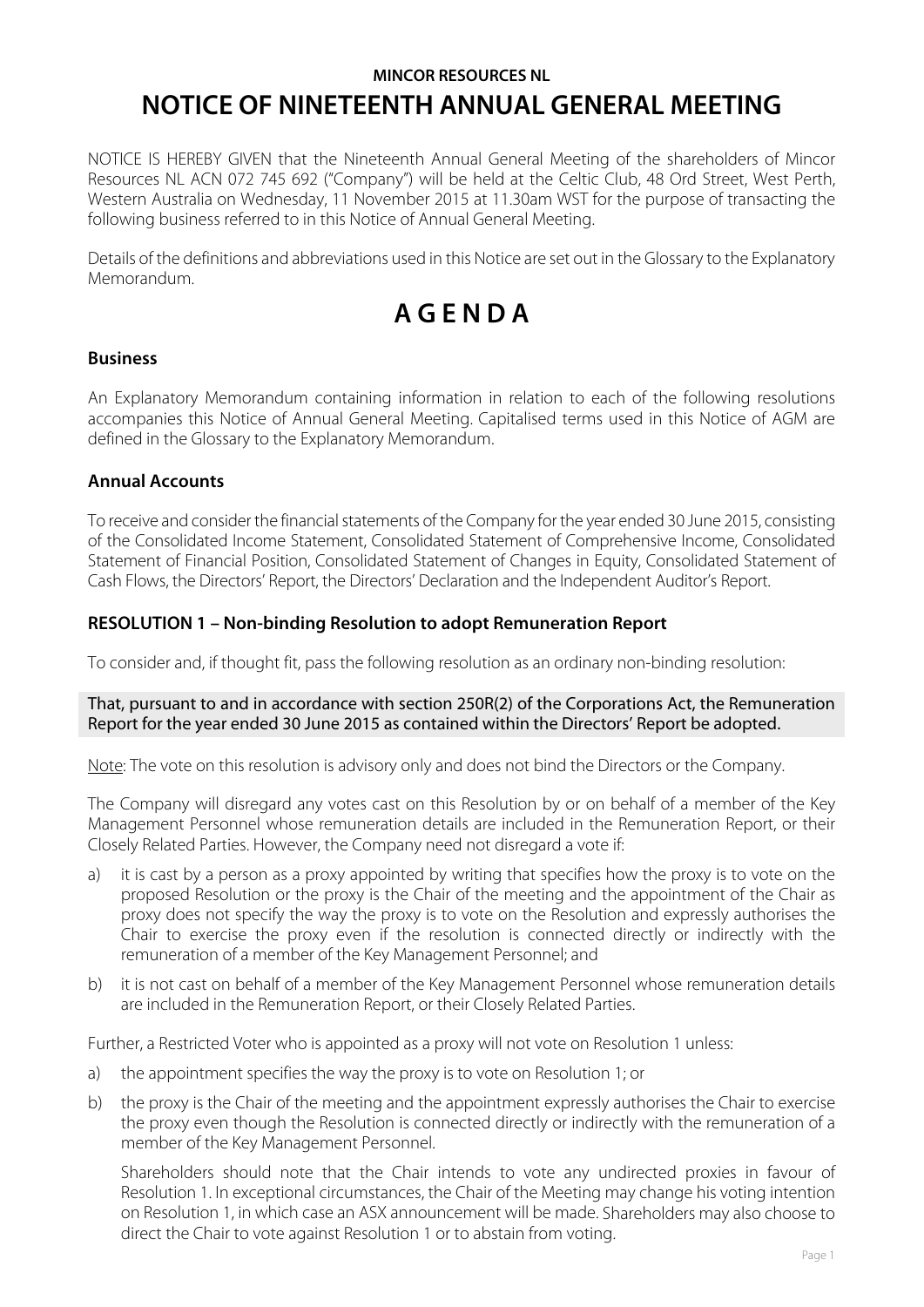If you purport to cast a vote other than as permitted above, that vote will be disregarded by the Company (as indicated above) and you may be liable for breaching the voting restrictions that apply to you under the Corporations Act.

#### **RESOLUTION 2 – Re-election of Mr Ian Fred Burston as a Director**

To consider and, if thought fit, to pass the following resolution as an ordinary resolution:

That Mr Ian Fred Burston, being a Director, retiring by rotation in accordance with Rule 15.2 of the Company's Constitution and, being eligible, offers himself for re-election, be re-elected as a Director.

#### **Other Business**

To deal with any other business which may be brought forward in accordance with the Company's Constitution and the Corporations Act 2001 (Cth).

#### **BY ORDER OF THE BOARD**

**Graham Fariss Company Secretary** 

Dated: 21 September 2015

#### **PROXIES**

- A Shareholder entitled to attend and vote at the AGM may appoint not more than two proxies. Where more than one proxy is appointed, each proxy may be appointed to represent a specified proportion of the Shareholder's voting rights. If such appointment is not made then each proxy may exercise half of the Shareholder's voting rights.
- A proxy may, but need not be, a Shareholder of the Company.
- The instrument appointing a proxy must be in writing, executed by the appointor or his/her attorney duly authorised in writing or, if such appointer is a corporation, either under seal or under hand of an officer or his/her attorney duly authorised.
- The instrument of proxy (and the power of attorney or other authority, if any, under which it is signed) must be lodged by person, post, courier or facsimile and reach the registered office of the Company at least 48 hours prior to the meeting. For the convenience of Shareholders a Proxy Form is enclosed. Capitalised terms used in the enclosed Proxy Form have the same meaning as defined in the Glossary to the Explanatory Memorandum.

#### **ENTITLEMENT TO VOTE**

For the purposes of regulation 7.11.37 and 7.11.38 of the Corporations Regulations, the Board has determined that members holding ordinary shares at 4.00pm WST on 9 November 2015 will be entitled to attend and vote at the AGM.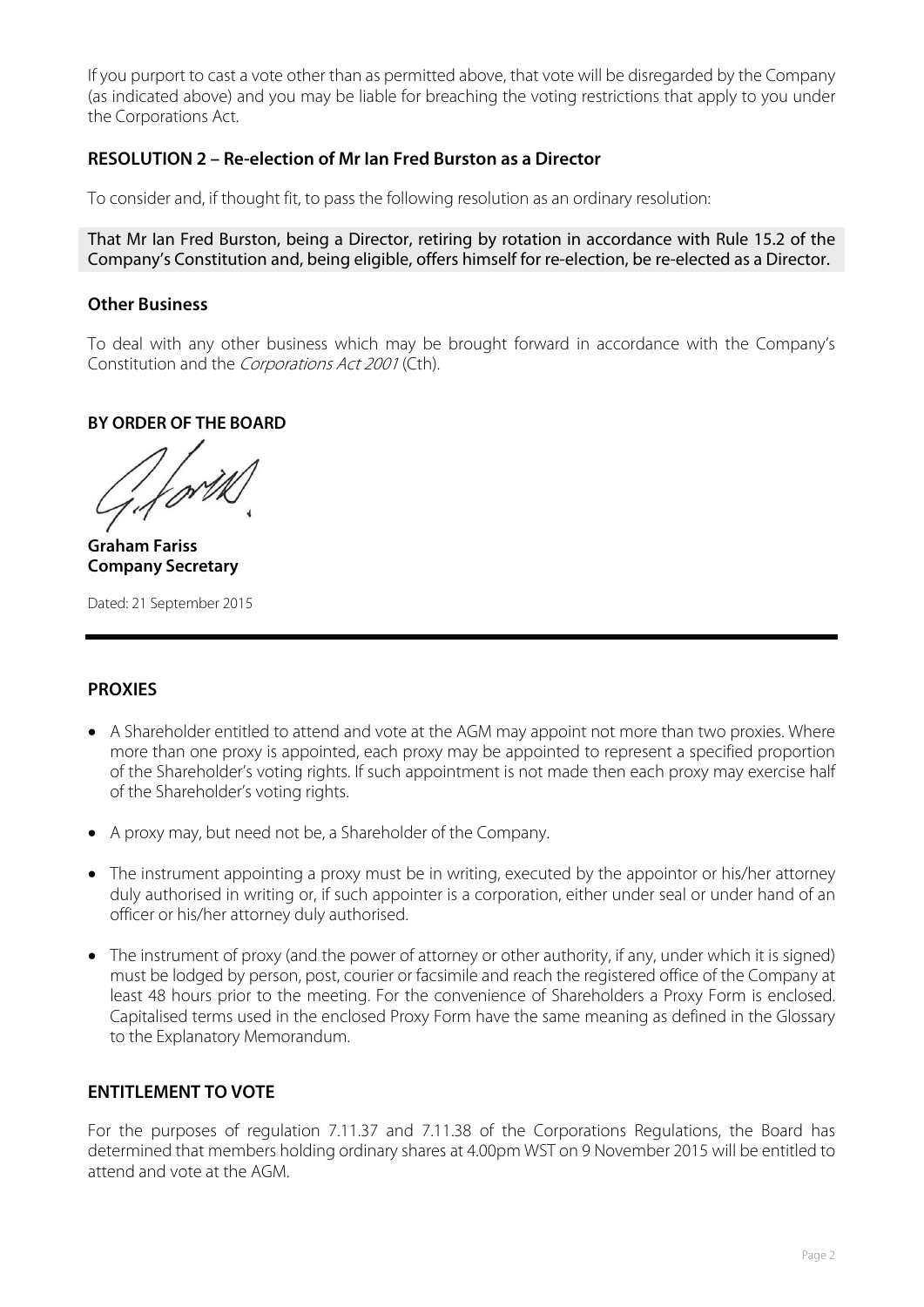#### **MINCOR RESOURCES NL**

ACN 072 745 692

## **EXPLANATORY MEMORANDUM**

This Explanatory Memorandum is intended to provide shareholders with sufficient information to assess the merits of the Resolutions contained in the accompanying Notice of AGM ("Notice") of Mincor Resources NL ("Company").

The Directors recommend Shareholders read this Explanatory Memorandum in full before making any decision in relation to the Resolutions.

Certain terms and abbreviations used in this Explanatory Memorandum have defined meanings which are explained in the Glossary appearing at the end of this Explanatory Memorandum.

The following information should be noted in respect of the various matters contained in the accompanying Notice:

#### **1. ANNUAL ACCOUNTS**

The Corporations Act requires Shareholders to receive and consider the annual financial statements of the Company for the financial year ended 30 June 2015 together with the Directors' Report, the Directors' Declaration and the Independent Auditor's Report. A copy of these reports may be accessed by visiting the Company's website www.mincor.com.au.

There is no requirement for Shareholders to approve these reports. However, the Company will provide a reasonable opportunity for Shareholders to ask questions or make comments about the annual financial statements and the management of the Company. Shareholders will also be given a reasonable opportunity to ask the Auditor questions relevant to:

- $\bullet$  the conduct of the audit;
- the preparation and content of the Independent Auditor's Report;
- the accounting policies adopted by the Company in relation to the preparation of the financial statements; and
- the independence of the auditor in relation to the conduct of the audit.

The Chair will also allow a reasonable opportunity for the Auditor or their representative to answer any written questions submitted to the Auditor under section 250PA of the Corporations Act.

#### **2. RESOLUTION 1 – Non-binding Resolution to adopt Remuneration Report**

Section 298 of the Corporations Act requires that the annual Directors' Report contain a Remuneration Report prepared in accordance with section 300A of the Corporations Act.

Pursuant to Section 250R(2) of the Corporations Act, a resolution must be put to Shareholders to adopt the Remuneration Report as contained in the Company's 2015 Annual Report, which is available on the Company's website www.mincor.com.au.

The Remuneration Report is set out within the Directors' Report. The Report:

- explains the Board's policy for determining the nature and amount of remuneration of executive Directors and senior executives of the Company;
- x explains the relationship between the Board's remuneration policy and the Company's performance;
- sets out remuneration details for each Director and the most highly remunerated senior executives of the Company; and
- details and explains any performance conditions applicable to the remuneration of executive Directors and senior executives of the Company.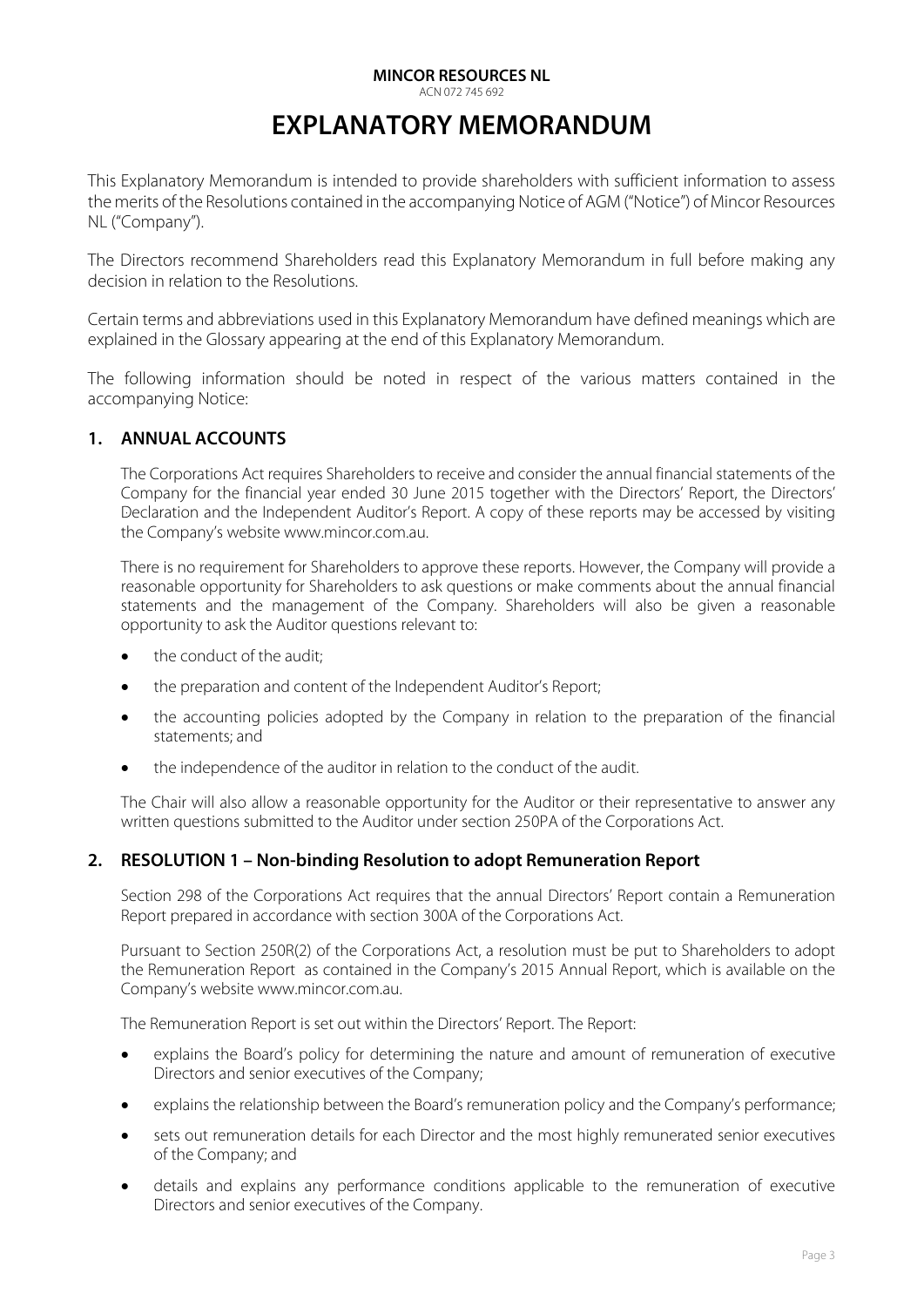A reasonable opportunity will be provided for discussion of the Remuneration Report at the meeting.

Shareholders are advised that pursuant to Section 250R(3) of the Corporations Act, this resolution is advisory only and does not bind the Directors or the Company.

However, if at least 25% of the votes cast are against adoption of the Remuneration Report at two consecutive annual general meetings, the Company will be required to put a resolution to the second annual general meeting ("Spill Resolution"), to approve calling an extraordinary general meeting ("Spill Meeting"). If more than 50% of Shareholders vote in favour of the Spill Resolution, the Company must convene a Spill Meeting within 90 days of the second annual general meeting. All of the Directors who were in office when the Directors' Report was approved, other than the Managing Director, will need to stand for re-election at the Spill Meeting if they wish to continue as Directors.

It is noted that the Remuneration Report for the financial year ended 30 June 2013 did not receive a vote of more than 25% against its adoption at the Company's last annual general meeting held on 13 November 2013. Accordingly, a spill resolution is not required for this AGM.

Note that the Directors and other Restricted Voters may not vote on this Resolution and may not cast a vote as proxy, unless the appointment gives a direction on how to vote or the proxy is given to the Chair and expressly authorises the Chair to exercise the proxy, even if the Resolution is connected directly or indirectly with the remuneration of a member of the Key Management Personnel. The Chair intends to use any such proxies to vote in favour of the Resolution. Shareholders are urged to carefully read the proxy form and provide a direction to the proxy on how to vote on this Resolution.

The Board unanimously recommends that Shareholders vote in favour of adopting the Remuneration Report.

#### **3. RESOLUTION 2 – Re-election of Ian Fred Burston as a Director**

Rule 15.2 of the Company's Constitution provides that at every annual general meeting of the Company one-third of the Directors (other than alternate Directors and the Managing Director) shall retire from office. The Directors to retire at an annual general meeting are those who have been longest in office since their last election. A retiring Director is eligible for re-election.

Accordingly, pursuant to Rule 15.2 of the Company's Constitution, Ian Fred Burston, being a Director, retires by way of rotation and, being eligible, offers himself for re-election as a Director.

Mr Burston is a Non-executive Director who joined the Company in January 2003. He holds a Bachelor of Engineering (Mech) degree from Melbourne University and a diploma in Aeronautical Engineering from Royal Melbourne Institute of Technology. He has completed the Insead Management Program in Paris and the Harvard Advanced Management Program in Boston. Mr Burston has over 30 years' experience in the extractive and related industries. His prior positions included Managing Director and Chief Executive Officer of Aurora Gold Ltd, Chief Executive Officer of Consolidated Gold Mines, Vice-President WA Business Development of CRA Ltd, and Managing Director of Hamersley Iron Pty Ltd.

Mr Burston is currently a non-executive chairman of NRW Holdings Ltd and Kogi Iron Ltd.

The Board has determined (in the absence of Mr Burston) that notwithstanding his length of service, Mr Burston has no close association with the management of the Company or other members of the Board, and otherwise does not have any interest, position, association or relationship of the type set out in the Company's Policy on Assessing the Independence of Directors. Accordingly, Mr Burston is considered to be an independent director of the Company.

The members of the Board of Mincor Resources NL (other than Mr Burston) support the re-election of Mr Burston.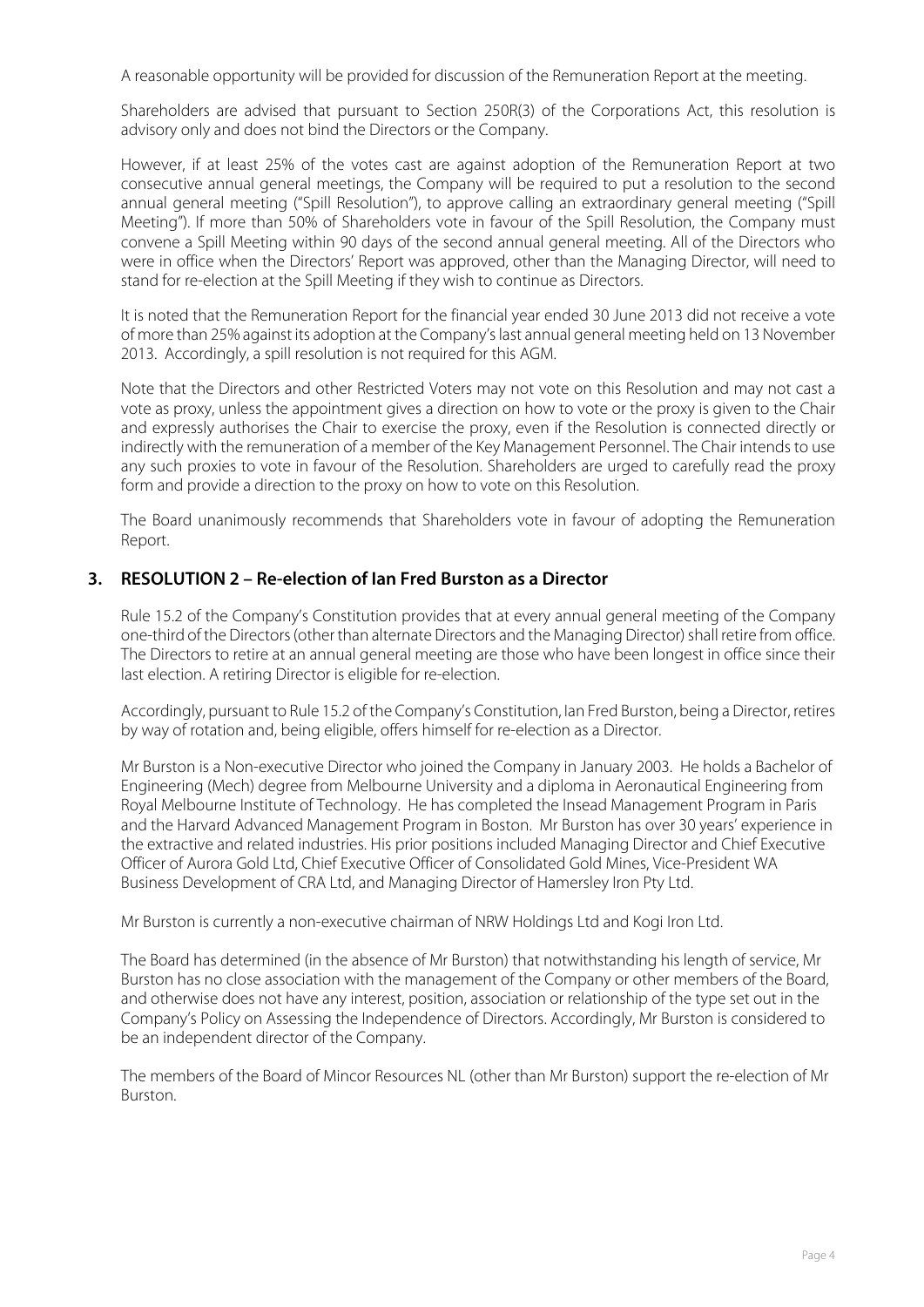## **GLOSSARY**

**Accounting Standards** has the meaning given to that term in the Corporations Act.

**AGM** or **Meeting** means the Company's annual general meeting, being the meeting convened by the Notice.

**Auditor** means the auditor of the Company.

**Board** means the board of Directors.

**Closely Related Party** has the meaning given to that term in the Corporations Act. Under the Corporations Act, a Closely Related Party of a member of the Key Management Personnel for an entity means:

- a) a spouse or child of the member; or
- b) a child of the member's spouse; or
- c) a dependant of the member or of the member's spouse; or
- d) anyone else who is one of the member's family and may be expected to influence the member, or be influenced by the member, or in the member's dealings with the entity; or
- e) a company the member controls; or
- f) a person prescribed by the Corporations Regulations 2001 to be a Closely Related Party.

**Company** means Mincor Resources NL ACN 072 745 692.

**Corporations Act** means *Corporations Act 2001* (Cth).

**Constitution** means the Company's constitution, as amended from time to time.

**Director** means a director of the Company.

**Explanatory Memorandum** means this explanatory memorandum accompanying the Notice.

**Key Management Personnel** has the meaning given to that term in the Accounting Standards. The Accounting Standards define the Key Management Personnel of an entity to be those persons having authority and responsibility for planning, directing and controlling the activities of the entity, directly or indirectly, including any director (whether executive or otherwise) of that entity.

**Notice** means the Notice of Annual General Meeting accompanying this Explanatory Memorandum.

**Resolution** means a resolution proposed pursuant to the Notice.

**Restricted Voter** means Key Management Personnel and their Closely Related Parties as at the date of the Meeting.

**Shareholders** means holders of fully paid ordinary shares in the Company.

**WST** means Australian Western Standard Time.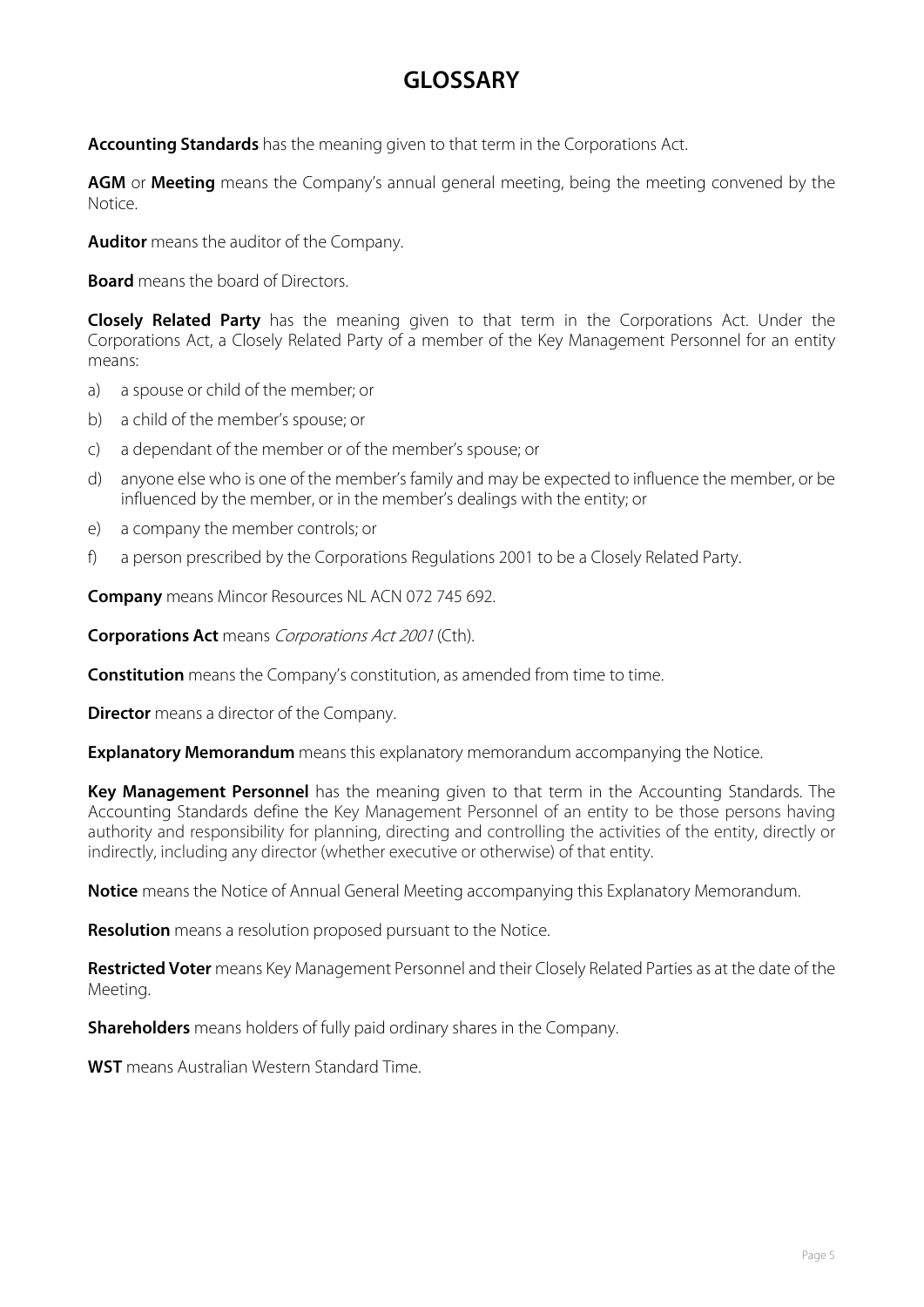

#### **Lodge your vote:**

### **By Mail:**

Computershare Investor Services Pty Limited GPO Box 242 Melbourne Victoria 3001 Australia

Alternatively you can fax your form to (within Australia) 1800 783 447 (outside Australia) +61 3 9473 2555

For Intermediary Online subscribers only (custodians) www.intermediaryonline.com

**For all enquiries call:**

(within Australia) 1300 733 703 (outside Australia) +61 3 9415 4819

**Proxy Form**

**XX**

#### **For your vote to be effective it must be received by 11:30am (WST) Monday, 9 November 2015**

#### **How to Vote on Items of Business**

All your securities will be voted in accordance with your directions.

#### **Appointment of Proxy**

**Voting 100% of your holding:** Direct your proxy how to vote by marking one of the boxes opposite each item of business. If you do not mark a box your proxy may vote or abstain as they choose (to the extent permitted by law). If you mark more than one box on an item your vote will be invalid on that item.

**Voting a portion of your holding:** Indicate a portion of your voting rights by inserting the percentage or number of securities you wish to vote in the For, Against or Abstain box or boxes. The sum of the votes cast must not exceed your voting entitlement or 100%.

**Appointing a second proxy:** You are entitled to appoint up to two proxies to attend the meeting and vote on a poll. If you appoint two proxies you must specify the percentage of votes or number of securities for each proxy, otherwise each proxy may exercise half of the votes. When appointing a second proxy write both names and the percentage of votes or number of securities for each in Step 1 overleaf.

**A proxy need not be a securityholder of the Company.**

#### **Signing Instructions**

**Individual:** Where the holding is in one name, the securityholder must sign.

**Joint Holding:** Where the holding is in more than one name, any of the securityholders may sign.

**Power of Attorney:** If you have not already lodged the Power of Attorney with the registry, please attach a certified photocopy of the Power of Attorney to this form when you return it.

**Companies:** Where the company has a Sole Director who is also the Sole Company Secretary, this form must be signed by that person. If the company (pursuant to section 204A of the Corporations Act 2001) does not have a Company Secretary, a Sole Director can also sign alone. Otherwise this form must be signed by a Director jointly with either another Director or a Company Secretary. Please sign in the appropriate place to indicate the office held. Delete titles as applicable.

#### **Attending the Meeting**

Bring this form to assist registration. If a representative of a corporate securityholder or proxy is to attend the meeting you will need to provide the appropriate "Certificate of Appointment of Corporate Representative" prior to admission. A form of the certificate may be obtained from Computershare or online at www.investorcentre.com under the help tab, "Printable Forms".

**Comments & Questions:** If you have any comments or questions for the company, please write them on a separate sheet of paper and return with this form.

### *Turn over to complete the form*



**www.mincor.com.au** View the Annual Report:

Update your holder information:

**www.investorcentre.com**

*Your secure access information is:*

**PLEASE NOTE:** For security reasons it is important that you keep your SRN/HIN confidential.